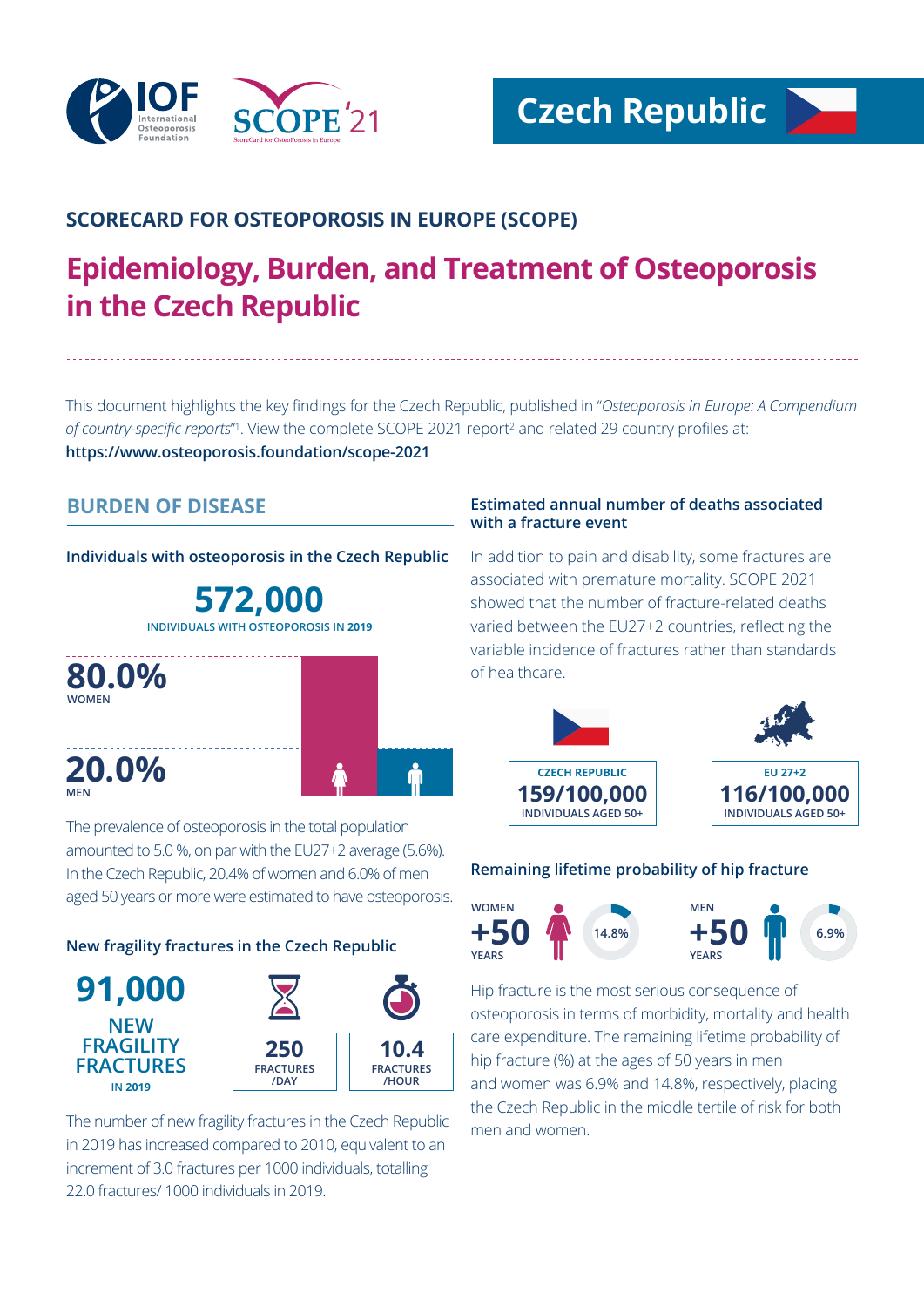

**THE NUMBER OF FRAGILITY FRACTURES IN THE CZECH REPUBLIC IS EXPECTED TO INCREASE BY MORE THAN 34% BETWEEN 2019 AND 2034, WITH A SUBSTANTIAL IMPACT ON THE HEALTHCARE BUDGET**

# **Projected increase in the number of fragility fractures**





Age is an important risk factor for fractures. The Czech population aged 50 years or more is projected to increase by 18.5% between 2019 and 2034, significantly above the EU27+2 average of 11.4%.

The increases in men and women aged 75 years or more are even more marked; 60.9% for men; 41.1% for women. Accordingly, the number and burden of fragility fractures are likely to increase.

# **Healthcare cost of osteoporotic fractures**

The cost of osteoporotic fractures in the Czech Republic accounted for approximately 2.7% of healthcare spending (i.e., €396 million out of €14.0 billion in 2019), somewhat lower than the EU27+2 average of 3.5%.

| <b>Type of costs</b>                                                                    |                |
|-----------------------------------------------------------------------------------------|----------------|
| Direct cost of incident fractures                                                       | €260.1 million |
| Ongoing cost resulting from fractures<br>in previous years (long-term disability costs) | €121.3 million |
| Cost of pharmacological intervention<br>(assessment & treatment)                        | €14.1 million  |
| <b>Total direct cost</b><br>(excluding the value of QALYs* lost)                        | €396 million   |

\*QALYs: Quality-Adjusted Life-Year – a multidimensional outcome measure that incorporates both the Quality (health-related) and Quantity (length) of life

In 2019, the average direct cost of osteoporotic fractures in the Czech Republic was €37.3/person, while in 2010 the average was €28.7/person (increase of 30.0%).

The 2019 data ranked the Czech Republic in 21st place in terms of highest cost of osteoporotic fractures per capita in the surveyed 29 countries.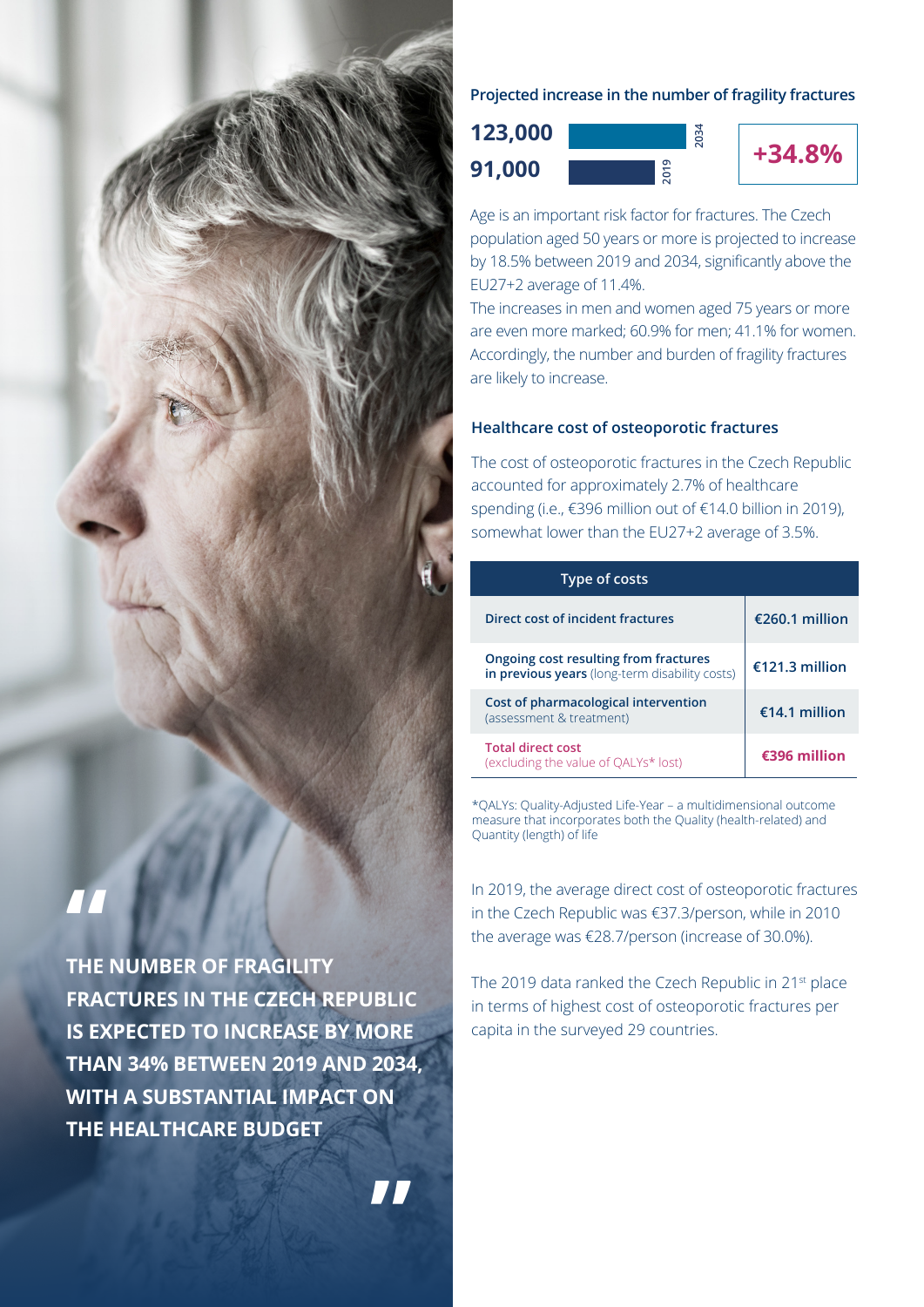# **POLICY FRAMEWORK**

Documentation of the burden of disease is an essential prerequisite to determine if the resources are appropriately allocated in accordance with the country's policy framework for the diagnosis and treatment of the disease.

## **Key measures of policy framework for osteoporosis in the Czech Republic**

| Measure                                                  | Estimate                                                                                      |
|----------------------------------------------------------|-----------------------------------------------------------------------------------------------|
| <b>Established national fracture</b><br>registries       | Nο                                                                                            |
| Osteoporosis recognised as<br>a specialty                | Yes                                                                                           |
| <b>Osteoporosis primarily</b><br>managed in primary care | N <sub>O</sub>                                                                                |
| Other specialties involved in<br>osteoporosis care       | Osteology, Rheumatology,<br>Internal medicine.<br>Orthopaedics, Gynaecology,<br>Endocrinology |
| Advocacy areas covered by<br>patient organisations       | Peer support                                                                                  |

Despite the lack of established national fracture registries, the national data on hip fracture rates are of high quality and include more than only hip fracture data.

In the Czech Republic, osteoporosis and metabolic bone disease are recognised specialties whilst it is not the case in most other countries.

Advocacy by patient organisations can fall into four categories: policy, capacity building and education, peer support, research and development. For the Czech Republic, only one of these advocacy areas (peer support) was covered by a patient organisation.

# **SERVICE PROVISION**

The provision of medical services for osteoporosis was reviewed with certain key components, including reimbursement elements which may impair the delivery of healthcare.

#### **Service provision for osteoporosis in the Czech Republic**



Twelve out of 27 countries offered full reimbursement for osteoporosis medications. The Czech Republic offered 90- 100% reimbursement.

The number of DXA units expressed per million of the general population amounted to 8.1 which puts the Czech Republic in 21<sup>st</sup> place among the EU27+2. The proportion of DXA units providing Trabecular Bone Score (TBS) was relatively high compared to other countries. The estimated average waiting time for DXA was 30 days (19<sup>th</sup> rank). Reimbursement of DXA was conditional and varied depending on the patient's condition.

National fracture risk assessment models such as FRAX® were available in the Czech Republic. However, there was no guidance available on their use within national guidelines.

Guidelines for the management of osteoporosis were available in the Czech Republic with a focus on different specificities; postmenopausal women, osteoporosis in men, secondary osteoporosis including glucocorticoid-induced osteoporosis.

Fracture Liaison Services (FLS), also known as post-fracture care coordination programmes provide a system for the routine assessment and management of patients who have sustained a low trauma fracture. FLS was reported for 1-10% of hospitals in the Czech Republic.

National quality indicators allow to measure the quality of care provided to patients with osteoporosis or associated fractures. However, no use of national quality indicators was reported for the Czech Republic.